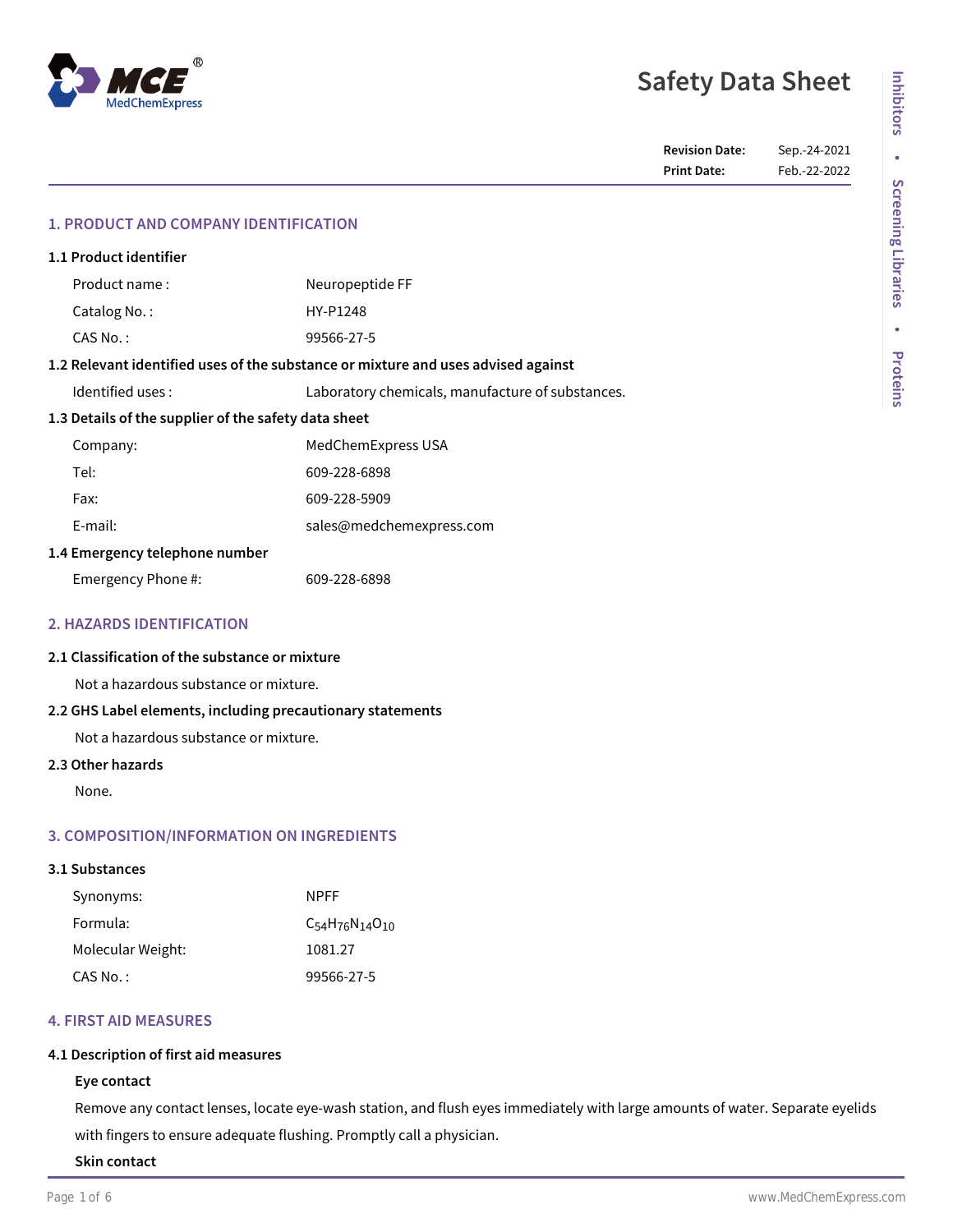Rinse skin thoroughly with large amounts of water. Remove contaminated clothing and shoes and call a physician.

#### **Inhalation**

Immediately relocate self or casualty to fresh air. If breathing is difficult, give cardiopulmonary resuscitation (CPR). Avoid mouthto-mouth resuscitation.

#### **Ingestion**

Wash out mouth with water; Do NOT induce vomiting; call a physician.

#### **4.2 Most important symptoms and effects, both acute and delayed**

The most important known symptoms and effects are described in the labelling (see section 2.2).

#### **4.3 Indication of any immediate medical attention and special treatment needed**

Treat symptomatically.

#### **5. FIRE FIGHTING MEASURES**

#### **5.1 Extinguishing media**

#### **Suitable extinguishing media**

Use water spray, dry chemical, foam, and carbon dioxide fire extinguisher.

#### **5.2 Special hazards arising from the substance or mixture**

During combustion, may emit irritant fumes.

#### **5.3 Advice for firefighters**

Wear self-contained breathing apparatus and protective clothing.

#### **6. ACCIDENTAL RELEASE MEASURES**

#### **6.1 Personal precautions, protective equipment and emergency procedures**

Use full personal protective equipment. Avoid breathing vapors, mist, dust or gas. Ensure adequate ventilation. Evacuate personnel to safe areas.

Refer to protective measures listed in sections 8.

#### **6.2 Environmental precautions**

Try to prevent further leakage or spillage. Keep the product away from drains or water courses.

#### **6.3 Methods and materials for containment and cleaning up**

Absorb solutions with finely-powdered liquid-binding material (diatomite, universal binders); Decontaminate surfaces and equipment by scrubbing with alcohol; Dispose of contaminated material according to Section 13.

#### **7. HANDLING AND STORAGE**

#### **7.1 Precautions for safe handling**

Avoid inhalation, contact with eyes and skin. Avoid dust and aerosol formation. Use only in areas with appropriate exhaust ventilation.

#### **7.2 Conditions for safe storage, including any incompatibilities**

Keep container tightly sealed in cool, well-ventilated area. Keep away from direct sunlight and sources of ignition.

Sealed storage, away from moisture and light Recommended storage temperature:

| Powder | $-80^{\circ}$ C | 2 years |
|--------|-----------------|---------|
|        | $-20^{\circ}$ C | 1 years |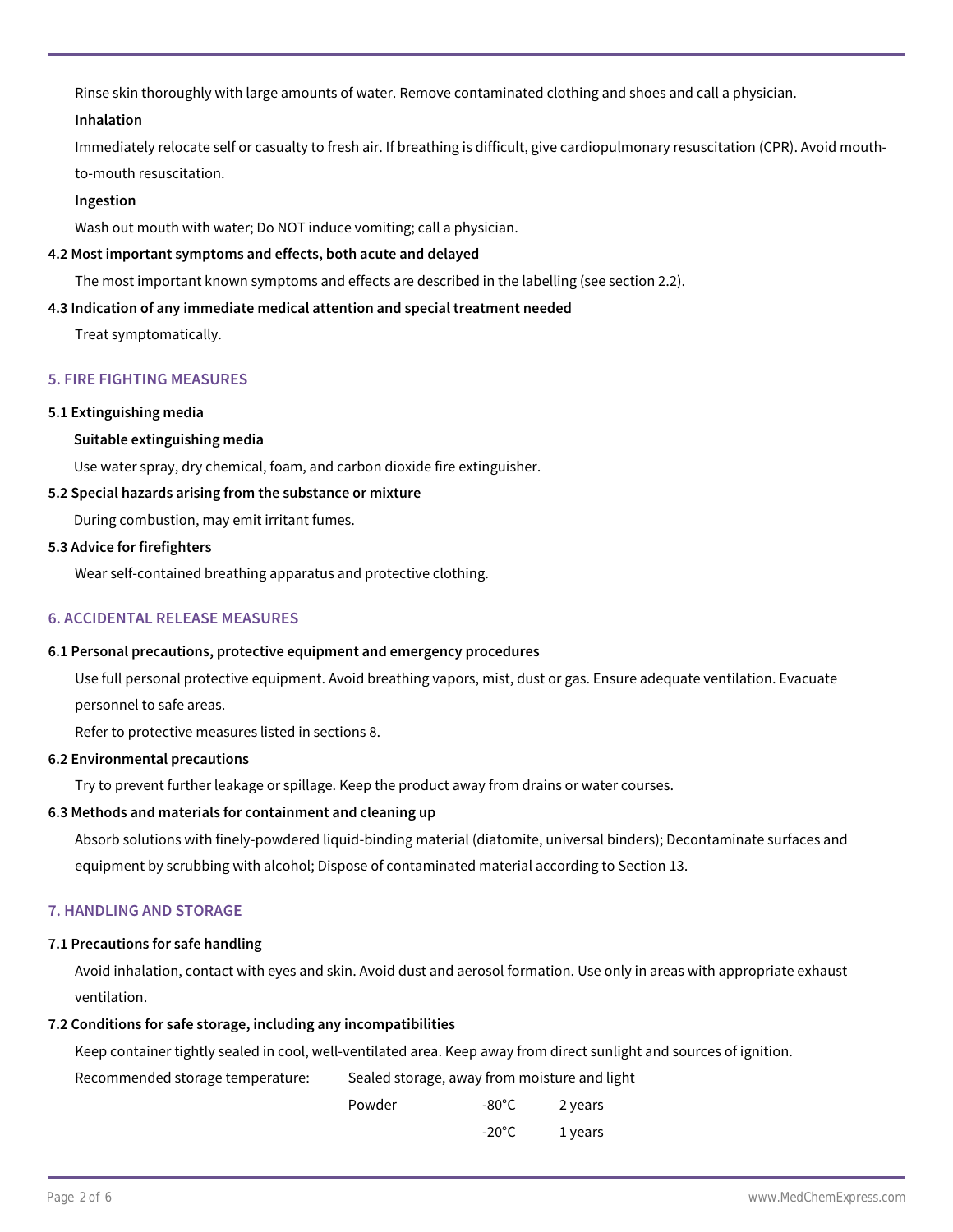\* In solvent : -80°C, 6 months; -20°C, 1 month (sealed storage, away from moisture and light)

Shipping at room temperature if less than 2 weeks.

#### **7.3 Specific end use(s)**

No data available.

#### **8. EXPOSURE CONTROLS/PERSONAL PROTECTION**

#### **8.1 Control parameters**

#### **Components with workplace control parameters**

This product contains no substances with occupational exposure limit values.

#### **8.2 Exposure controls**

#### **Engineering controls**

Ensure adequate ventilation. Provide accessible safety shower and eye wash station.

| Personal protective equipment          |                                                                     |
|----------------------------------------|---------------------------------------------------------------------|
| Eye protection                         | Safety goggles with side-shields.                                   |
| Hand protection                        | Protective gloves.                                                  |
| Skin and body protection               | Impervious clothing.                                                |
| <b>Respiratory protection</b>          | Suitable respirator.                                                |
| <b>Environmental exposure controls</b> | Keep the product away from drains, water courses or the soil. Clean |
|                                        | spillages in a safe way as soon as possible.                        |

#### **9. PHYSICAL AND CHEMICAL PROPERTIES**

#### **9.1 Information on basic physical and chemical properties**

| Appearance                                   | Solid             |
|----------------------------------------------|-------------------|
| Odor                                         | No data available |
| Odor threshold                               | No data available |
| рH                                           | No data available |
| Melting/freezing point                       | No data available |
| <b>Boiling point/range</b>                   | No data available |
| <b>Flash point</b>                           | No data available |
| <b>Evaporation rate</b>                      | No data available |
| Flammability (solid, gas)                    | No data available |
| Upper/lower flammability or explosive limits | No data available |
| Vapor pressure                               | No data available |
| Vapor density                                | No data available |
| <b>Relative density</b>                      | No data available |
| <b>Water Solubility</b>                      | No data available |
| <b>Partition coefficient</b>                 | No data available |
| Auto-ignition temperature                    | No data available |
| Decomposition temperature                    | No data available |
| <b>Viscosity</b>                             | No data available |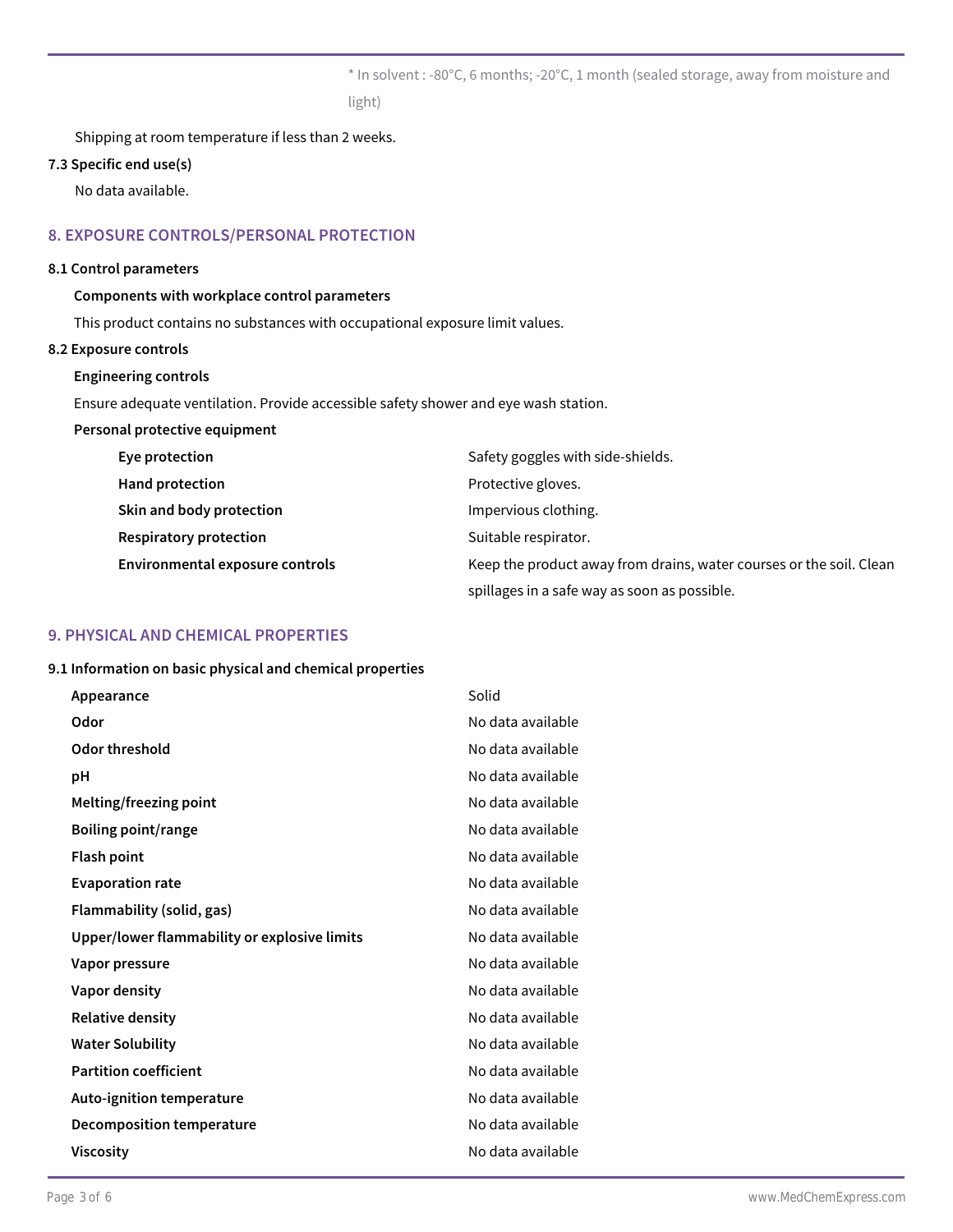**Explosive properties** and the set of the set of the No data available

### **9.2 Other safety information**

No data available.

#### **10. STABILITY AND REACTIVITY**

#### **10.1 Reactivity**

No data available.

#### **10.2 Chemical stability**

Stable under recommended storage conditions.

#### **10.3 Possibility of hazardous reactions**

No data available.

#### **10.4 Conditions to avoid**

No data available.

#### **10.5 Incompatible materials**

Strong acids/alkalis, strong oxidising/reducing agents.

#### **10.6 Hazardous decomposition products**

Under fire conditions, may decompose and emit toxic fumes.

Other decomposition products - no data available.

#### **11.TOXICOLOGICAL INFORMATION**

#### **11.1 Information on toxicological effects**

#### **Acute toxicity**

Classified based on available data. For more details, see section 2

#### **Skin corrosion/irritation**

Classified based on available data. For more details, see section 2

#### **Serious eye damage/irritation**

Classified based on available data. For more details, see section 2

#### **Respiratory or skin sensitization**

Classified based on available data. For more details, see section 2

#### **Germ cell mutagenicity**

Classified based on available data. For more details, see section 2

#### **Carcinogenicity**

IARC: No component of this product present at a level equal to or greater than 0.1% is identified as probable, possible or confirmed human carcinogen by IARC.

ACGIH: No component of this product present at a level equal to or greater than 0.1% is identified as a potential or confirmed carcinogen by ACGIH.

NTP: No component of this product present at a level equal to or greater than 0.1% is identified as a anticipated or confirmed carcinogen by NTP.

OSHA: No component of this product present at a level equal to or greater than 0.1% is identified as a potential or confirmed carcinogen by OSHA.

#### **Oxidizing properties No data available**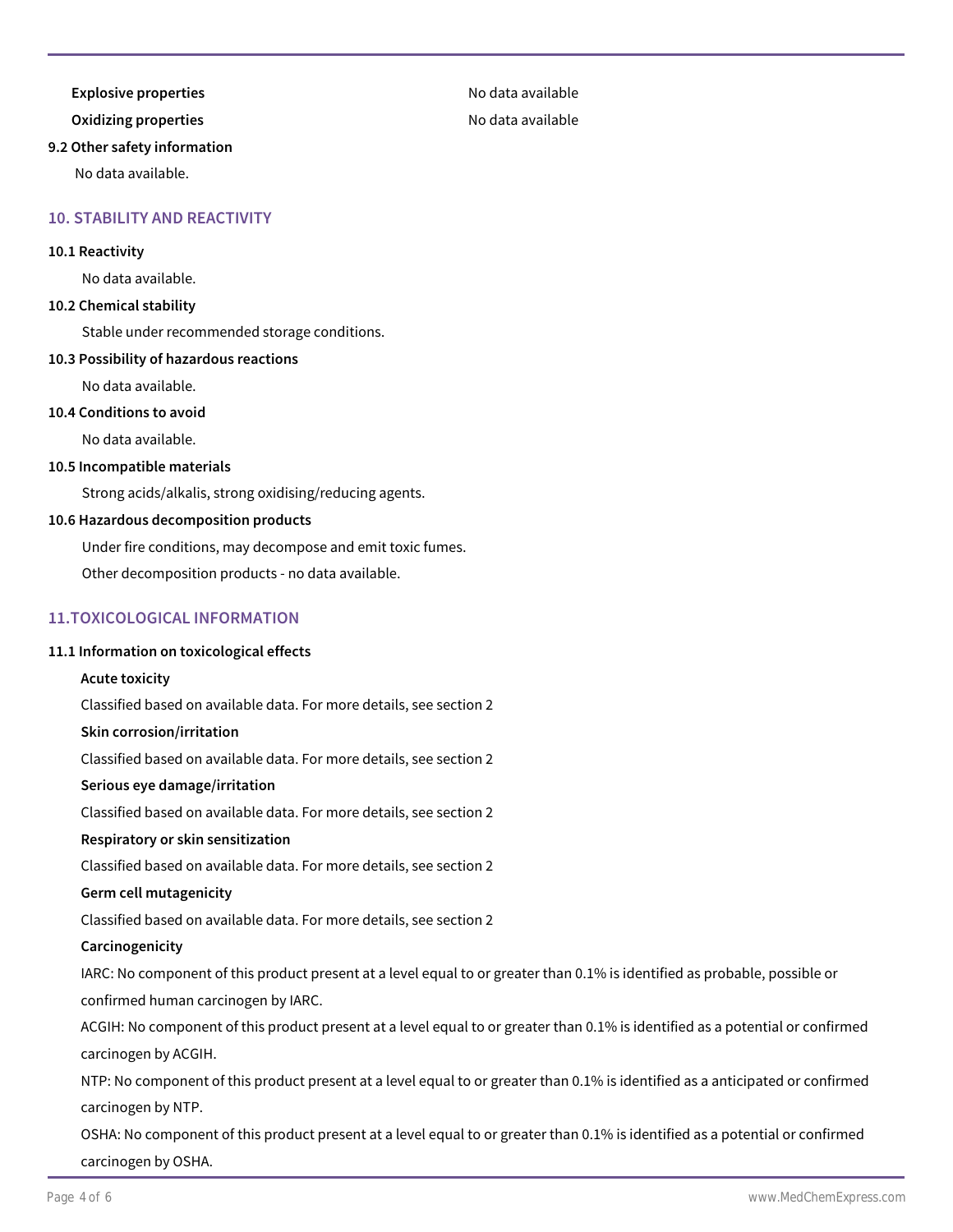#### **Reproductive toxicity**

Classified based on available data. For more details, see section 2 **Specific target organ toxicity - single exposure** Classified based on available data. For more details, see section 2 **Specific target organ toxicity - repeated exposure** Classified based on available data. For more details, see section 2 **Aspiration hazard** Classified based on available data. For more details, see section 2 **Additional information**

This information is based on our current knowledge. However the chemical, physical, and toxicological properties have not been completely investigated.

#### **12. ECOLOGICAL INFORMATION**

#### **12.1 Toxicity**

No data available.

#### **12.2 Persistence and degradability**

No data available.

#### **12.3 Bioaccumlative potential**

No data available.

#### **12.4 Mobility in soil**

No data available.

#### **12.5 Results of PBT and vPvB assessment**

PBT/vPvB assessment unavailable as chemical safety assessment not required or not conducted.

#### **12.6 Other adverse effects**

No data available.

#### **13. DISPOSAL CONSIDERATIONS**

#### **13.1 Waste treatment methods**

#### **Product**

Dispose substance in accordance with prevailing country, federal, state and local regulations.

#### **Contaminated packaging**

Conduct recycling or disposal in accordance with prevailing country, federal, state and local regulations.

#### **14. TRANSPORT INFORMATION**

#### **DOT (US)**

Proper shipping name: Not dangerous goods

UN number: -

Class: -

Packing group: -

#### **IMDG**